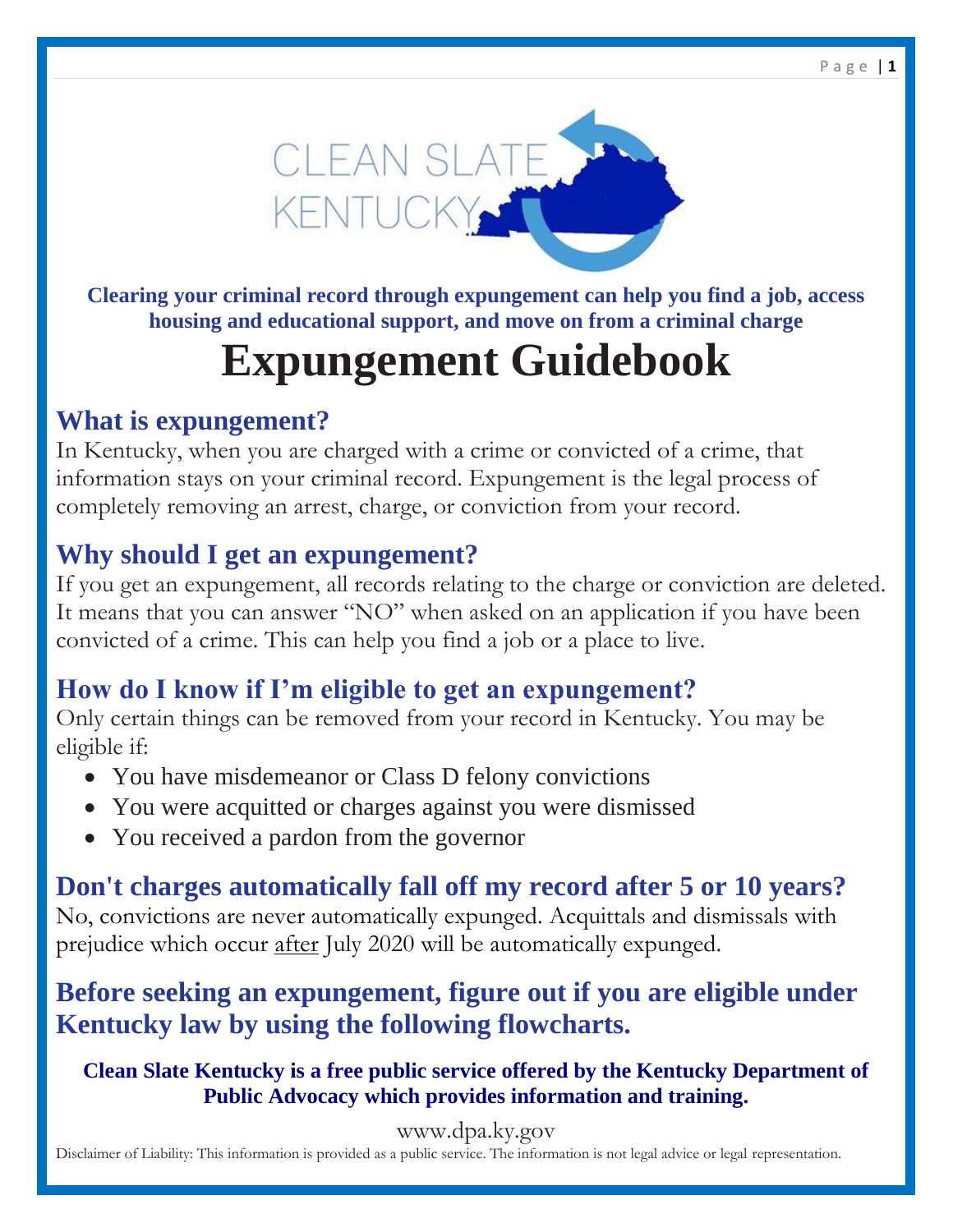## **Use this chart if you were convicted of a misdemeanor.**

You can apply to expunge an unlimited number of misdemeanors, even if they were in different cases or counties.

## **Are there any criminal charges currently pending against you?**

 $YES \rightarrow You$  are not currently eligible for expungement.

 $NO \rightarrow go$  to NEXT QUESTION

**Were you convicted of a misdemeanor or felony in the past five years?**

 $YES \rightarrow You$  are not currently eligible for expungement.

 $NO \rightarrow go$  to NEXT QUESTION

**Has five years passed since the completion of your sentence, including payment of fines and probation?**

 $NO \rightarrow You$  are not currently eligible.

 $YES \rightarrow go to NEXT QUESTION$ 

**Is the conviction for a sexual offense or an offense against a child?**

 $YES \rightarrow You$  are not eligible, consult with an attorney to confirm.

 $NO \rightarrow go$  to NEXT QUESTION

Was your offense subject to enhancement for a second or subsequent offense?

 $YES \rightarrow You$  may be eligible, speak with an attorney

 $NO \rightarrow You$  are eligible for expungement

www.dpa.ky.gov

Disclaimer of Liability: This information is provided as a public service. The information is not legal advice or legal representation.

time that you apply for expungement.

You cannot have any pending charges against you at the

You cannot have any misdemeanor or felony convictions on your record for the five years before you apply for expungement.

You must wait five years after you complete your sentence, pay any fines or fees, or complete probation, whichever is later.

At the completion of the enhancement period, if other conditions are met you will be eligible for expungement.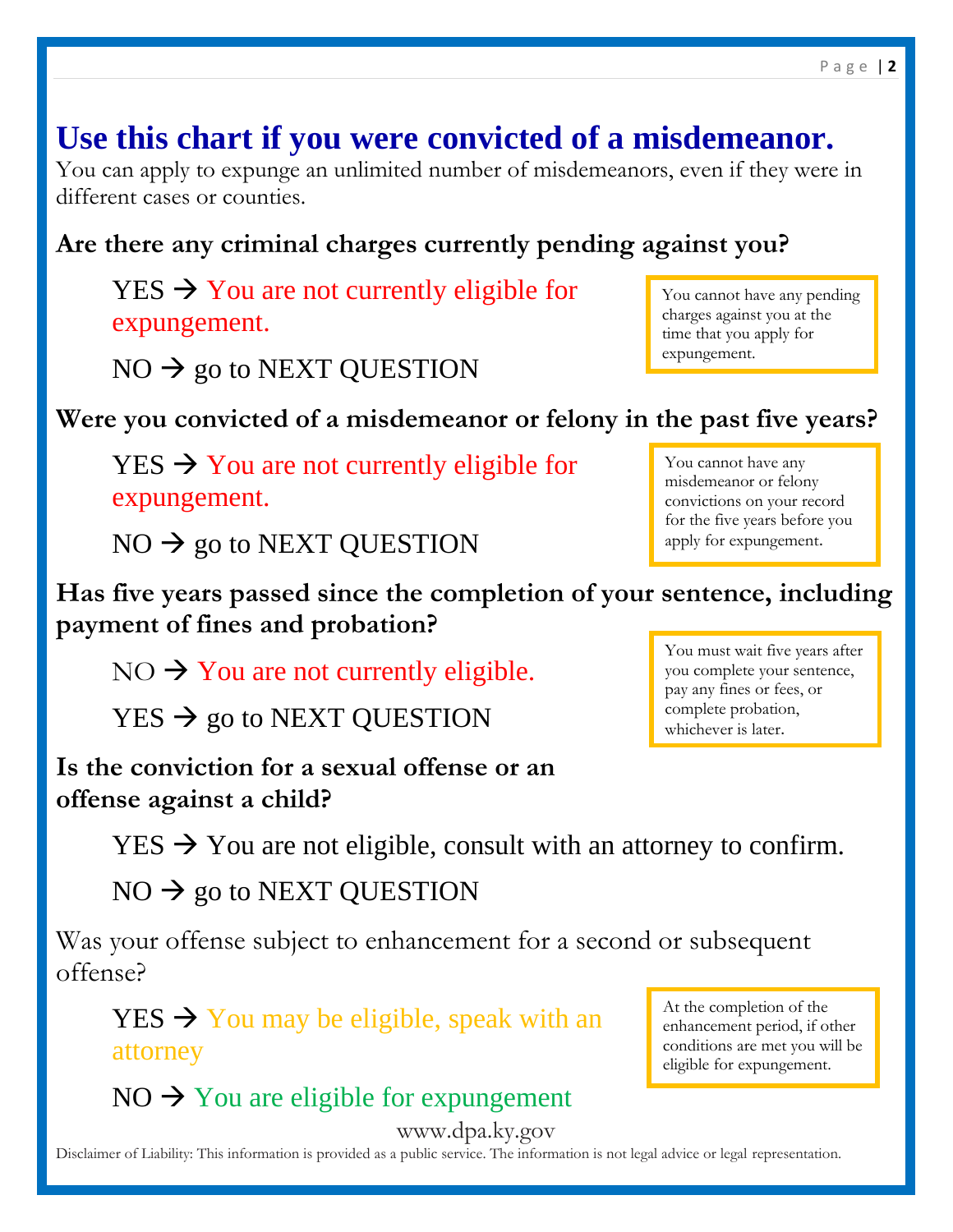**Use this chart if you were convicted of a Class D Felony.** Class C, B, A and Capital Offenses are not eligible for expungement.

**Are there any criminal charges currently pending against you?**

 $YES \rightarrow You$  are not currently eligible for expungement.

 $NO \rightarrow go$  to NEXT QUESTION

**Were you convicted of a misdemeanor or felony in the past five years?**

 $YES \rightarrow You$  are not currently eligible for expungement.

 $NO \rightarrow go$  to NEXT QUESTION

**Has five years passed since the completion of your sentence, including payment of fines and probation?**

 $NO \rightarrow You$  are not currently eligible.

 $YES \rightarrow go$  to NEXT QUESTION

**Did you receive a felony expungement after July 2019?** 

 $YES \rightarrow You$  are not eligible for a second felony expungement.

 $NO \rightarrow go$  to NEXT QUESTION

**Is the Class-D felony listed on page 4-5 of this pamphlet?**

 $YES \rightarrow You$  are eligible for expungement.

 $NO \rightarrow go$  to NEXT QUESTION

**Is the Class-D felony a conviction for abuse of a public office, a sexual offense, against a child, or an offense that resulted in serious bodily injury or death?**

 $YES \rightarrow You$  are not eligible for expungement.

 $NO \rightarrow You$  are eligible for expungement, speak with an attorney.

**Speak to an Attorney** if you are seeking expungement of a more than one felony if the felonies could be considered a "series" or arising out of a "single incident."

www.dpa.ky.gov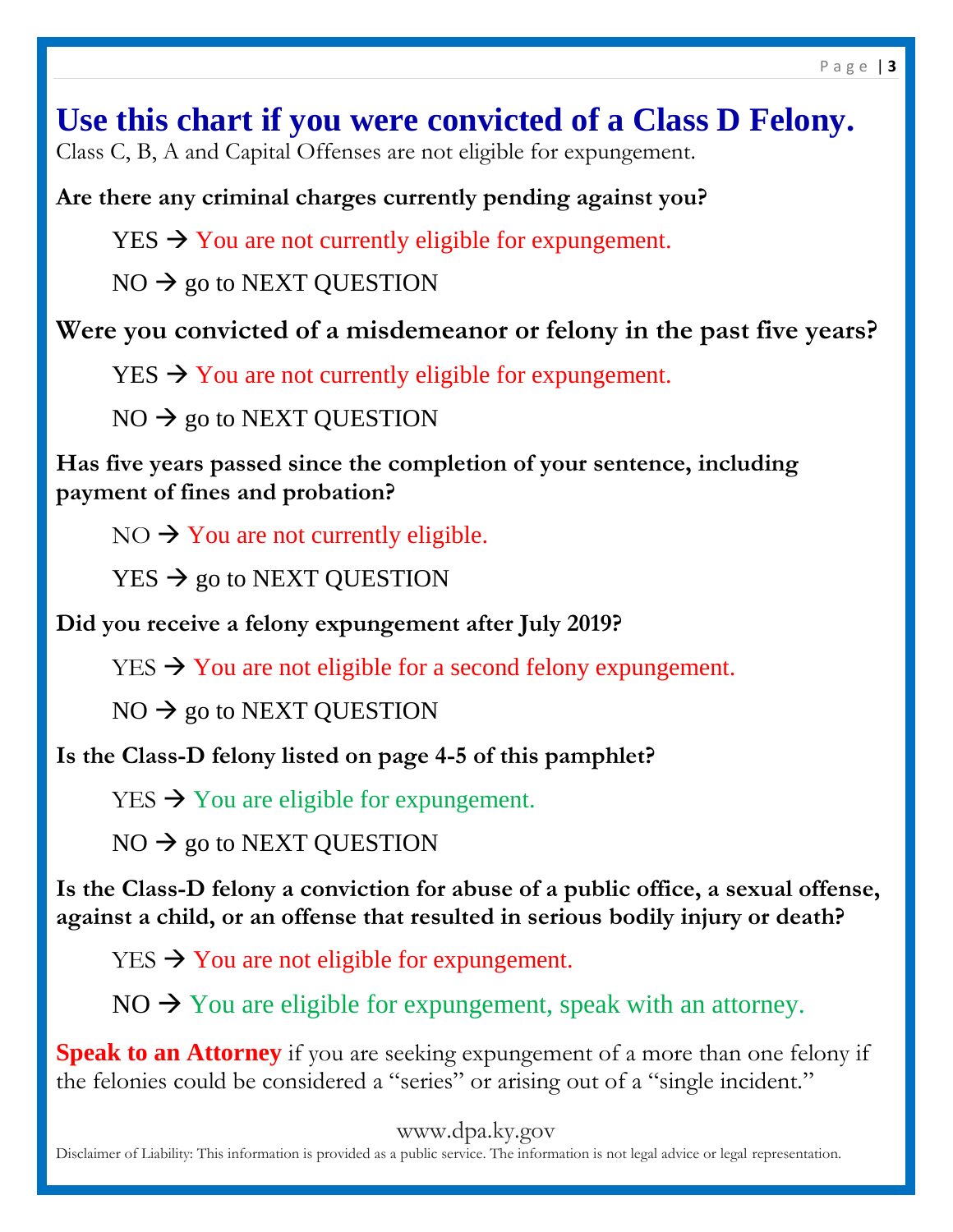# **Class D Felonies eligible for expungement.**

## **Statute Offense**

| 218A.1415    | Possession of controlled substance, 1st degree                                        |
|--------------|---------------------------------------------------------------------------------------|
| 530.050      | Flagrant non support                                                                  |
| 516.060      | Criminal possession of forged instrument, 2nd degree                                  |
| 514.030      | Theft by unlawful taking                                                              |
| 512.020      | Criminal mischief, 1st degree                                                         |
| 514.110      | Receiving stolen property under \$10,000                                              |
| 511.040      | Burglary, 3rd degree                                                                  |
| 524.100      | Tampering with physical evidence                                                      |
| 516.030      | Forgery, 2nd degree                                                                   |
| 514.040      | Theft by deception under \$10,000                                                     |
| 514.160      | Theft of identity                                                                     |
| 514.070      | Theft by failure to make required disposition of property                             |
| 218A.140     | Prohibited acts relating to controlled substances                                     |
| 218A.140(1A) | Attempting to obtain a prescription for a controlled substance by fraud or forgery    |
| 218A.140(1B) | Making a false statement to procure a controlled substance                            |
| 218A.140(1C) | Use of false name or address to procure a controlled substance                        |
| 218A.140(1D) | Making a false statement regarding a prescription                                     |
| 218A.140(2)  | Possess, manufacture, sell, dispense, etc. a counterfeit substance                    |
| 218A.140(3)  | Obtain a prescription without having formed a practitioner-patient relationship       |
| 218A.284     | Criminal possession of a forged prescription                                          |
| 186.990      | Theft of motor vehicle plates/decal                                                   |
| 514.140      | Theft of mail matter                                                                  |
| 218A.1418    | Theft of controlled substance                                                         |
| 218A.282     | Forgery of a prescription for a controlled substance, 1st offense                     |
| 218A.286     | Theft, criminal possession, or trafficking of a prescription for controlled substance |
| 514.060      | Theft of services                                                                     |
| 217.181      | Theft of a legend drug                                                                |
| 514.150      | Possession of stolen mail matter                                                      |
| 218A.1423    | Cultivation of marijuana                                                              |
| 218A.1416    | Possession of controlled substance in 2nd degree *ENH*                                |
| 514.050      | Theft of property lost, mislaid, or delivered by mistake                              |
| 218A.1417    | Possession of controlled substance in 3rd degree *ENH*                                |
| 516.090      | Possession of a forgery device                                                        |
| 217.208      | Forgery of a prescription for a legend drug, 1st offense                              |
| 530.010      | <b>Bigamy</b>                                                                         |
| 514.080      | Theft by extortion                                                                    |

## www.dpa.ky.gov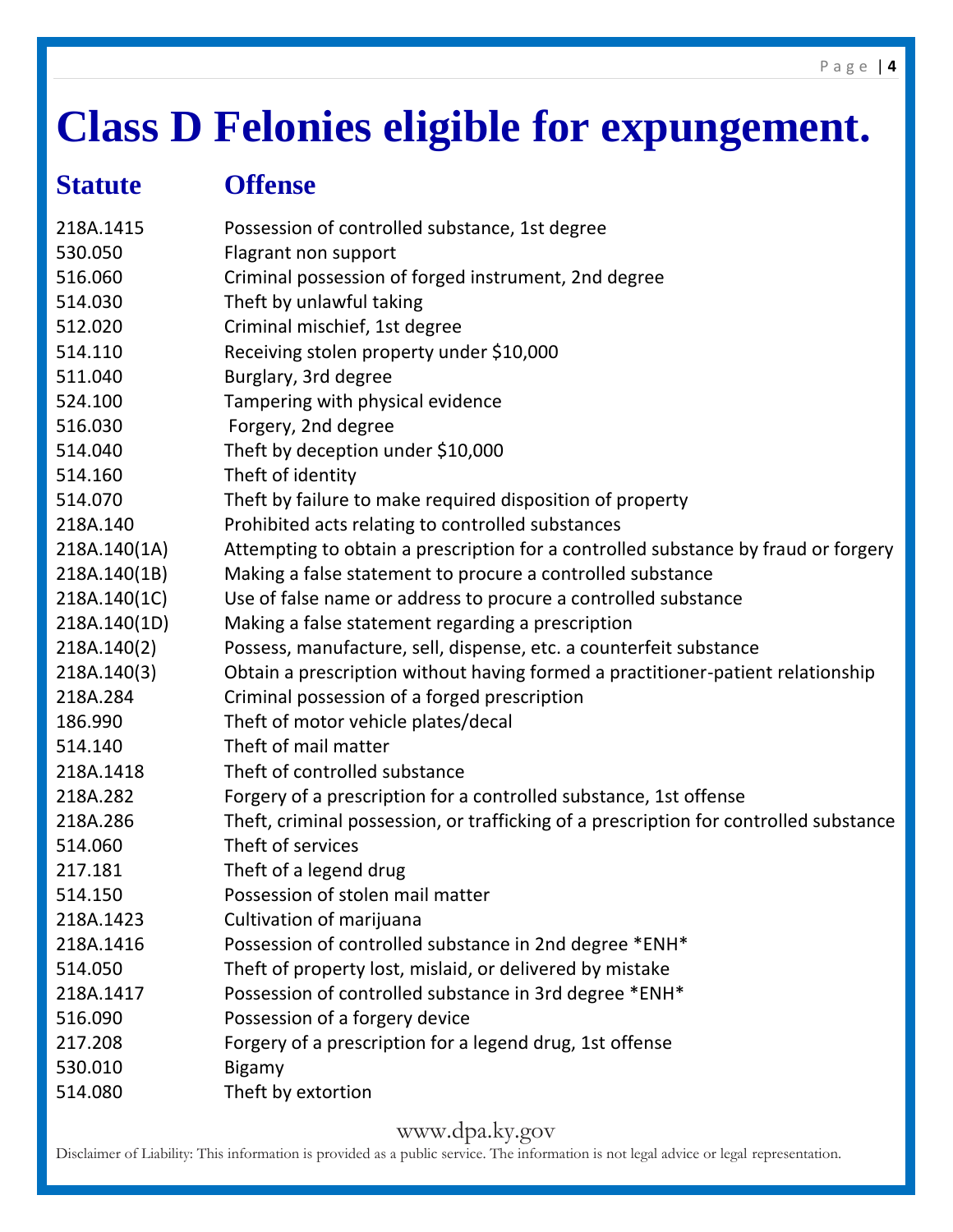# **Class D Felonies eligible for expungement.**

## **Statute Offense**

| 514.100    | Unauthorized use of automobile or other propelled vehicle                         |
|------------|-----------------------------------------------------------------------------------|
| 17.175     | Unauthorized use/dissemination/receipt of DNA info                                |
| 217.207    | Theft, criminal possession, or trafficking of a prescription for legend drug      |
| 218A.1439  | Trafficking in or transferring a dietary supplement                               |
| 528.020    | Promoting gambling                                                                |
| 244.165    | Unlawful sale/shipment of alcoholic beverages by out-of-state seller              |
| 365.241    | Counterfeiting intellectual property                                              |
| 434.155    | Filing illegal lien                                                               |
| 434.675    | Use of scanning device or reencoder to obtain payment card information            |
| 434.872    | Disclosure of information from financial information repository                   |
| 514.065    | Possession, use, or transfer of device for theft of telecommunication services    |
| 516.108    | Criminal simulation in the first degree                                           |
| 525.113    | Institutional vandalism                                                           |
| 194A.505   | False statement or misrepresentation to receive benefits under \$100              |
|            | False statement or misrepresentation to receive benefits under \$100 (repealed in |
|            | 194B.505 2005)                                                                    |
| 218A.320   | Criminal possession of a medical record                                           |
| 218A.322   | Theft of a medical record                                                         |
| 218A.324   | Criminal falsification of a medical record                                        |
| 218A.500   | Possession of Drug Paraphernalia, 2 <sup>nd</sup> or subsequent offense           |
| 286.11-057 | False Statement/Certification in money transmission record                        |
| 304.47-025 | Felony offense involving dishonesty or breach of trust -Fraudulent Insurance Act  |
| 324.990    | Engaging in real estate brokerage without license                                 |
| 434.850    | Unlawful access to a computer in the second degree                                |
| 514.090    | Theft of labor                                                                    |
| 514.120    | Obscuring identity of machine or other property                                   |
| 517.120    | Operating a sham or front company                                                 |
| 518.040    | Sports bribery                                                                    |
| 522.040    | Misuse of confidential information                                                |
| 526.020    | Eavesdropping                                                                     |
| 526.030    | Installing eavesdropping device                                                   |
| 528.040    | Conspiracy to promote gambling                                                    |
| 528.050    | Possession of gambling records in the first degree                                |

**Speak to an Attorney** if you are seeking expungement of multiple Class-D felonies and your felonies are a "single incident" or "series of felonies" OR received a felony expungement prior to July 2019 and are seeking expungement.

## www.dpa.ky.gov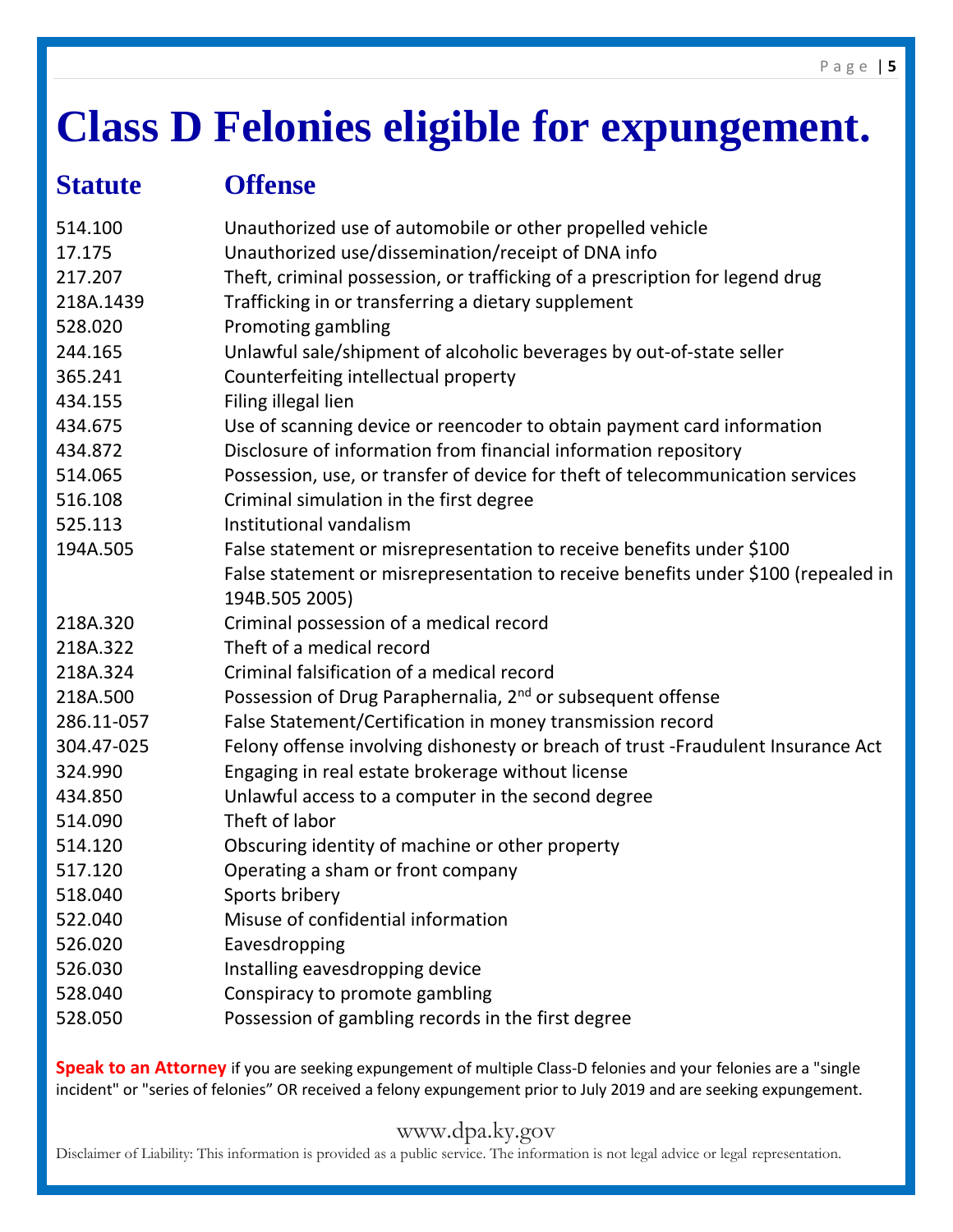## **Use this chart if you were convicted as a juvenile.**

**Was your juvenile conviction transferred to adult court?**

 $YES \rightarrow See$  the felony expungement chart for eligibility.

 $NO \rightarrow go$  to NEXT QUESTION

**Are there any criminal charges currently pending against you?**

 $YES \rightarrow You$  are not currently eligible for expungement.

 $NO \rightarrow go$  to NEXT QUESTION

**Has two years passed since release from DJJ or CHFS?**

 $NO \rightarrow You$  are not currently eligible.

 $YES \rightarrow go to NEXT QUESTION$ 

**Is the conviction for a sex offense or violent offense?**

 $YES \rightarrow You$  are not currently eligible for expungement.

 $NO \rightarrow go$  to NEXT QUESTION

**Are you seeking expungement of a misdemeanor or violation?**

 $NO \rightarrow You$  are eligible for expungement.

 $YES \rightarrow go$  to NEXT QUESTION for felony expungement.

**If seeking a felony expungement, have you previously received a felony expungement?** 

 $NO \rightarrow You$  are eligible for expungement.

 $YES \rightarrow You$  are likely not eligible, speak to an attorney.

www.dpa.ky.gov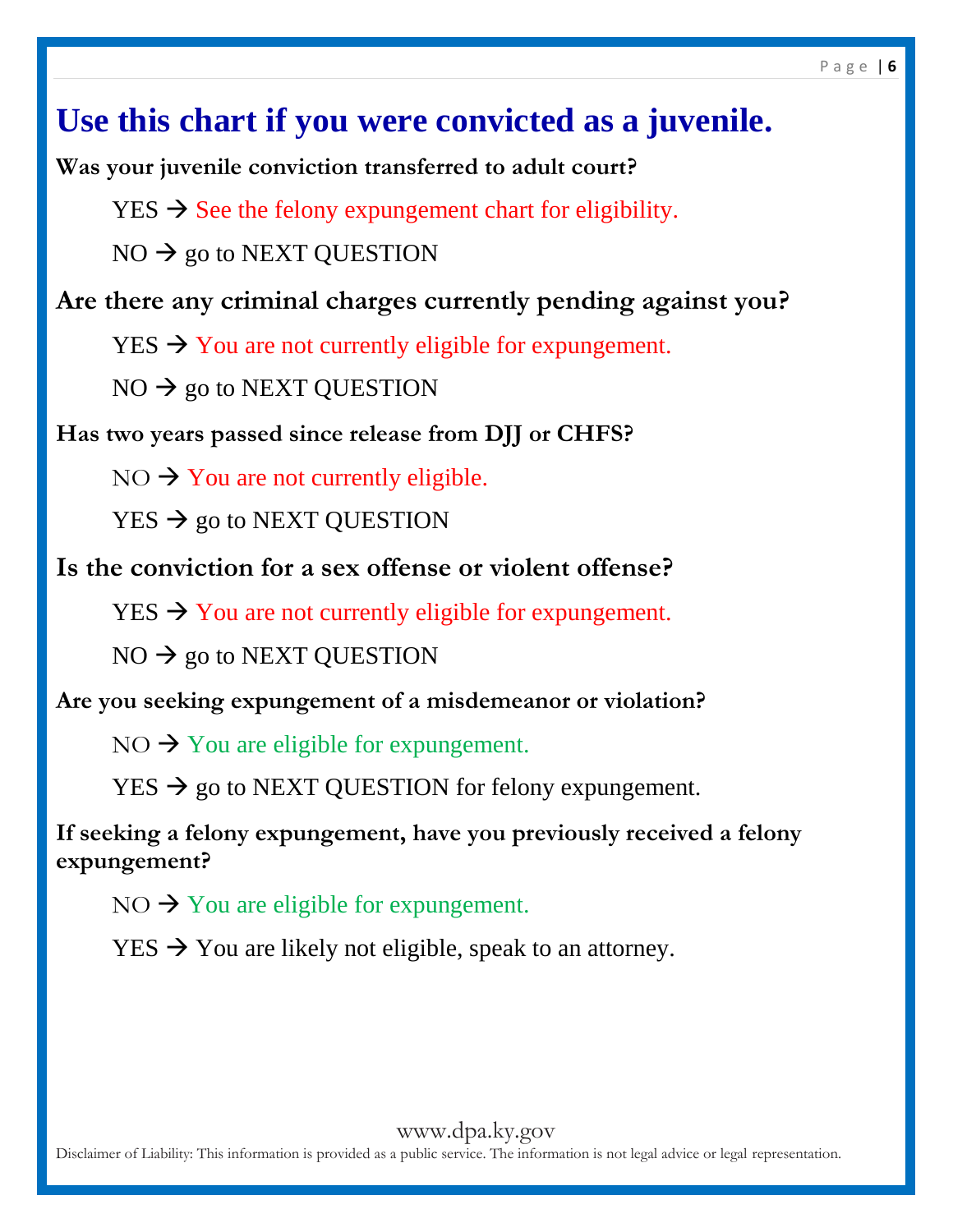## **Acquittal, Dismissal & Failure to Indict.**

- **A certificate of eligibility is NOT required.**
- **Acquittal or Dismissal with Prejudice:** automatic expungement after July 2020, meaning no action required but you may file if expungement is not automatically granted. After 60-days from dismissal/acquittal, file the Acquittal Form in the court of acquittal/dismissal. There is no fee.
- **Dismissal without Prejudice:** 
	- o **Misdemeanor:** Eligible for expungement after 1-year. There is no filing fee. File the Dismissal Form in the court of dismissal.
	- o **Felony:** Eligible for expungement after 3-years. There is no filing fee. File the Dismissal Form in the court of dismissal.
- Failure to Indict: If you are charged with a felony in district court and after 6-months you have not been indicted, you may file for expungement. There is no filing fee. File the "Failure to Indict" Form in the court you were charged.

# **I think I'm eligible! How do I get an expungement?**

## **STEP 1: Get a Certificate of Eligibility (only needed for expungement of a conviction)**

- You must have a Certificate of Eligibility to request an expungement for any conviction.
- A certificate of eligibility costs \$40 and can be ordered online or by mail.
	- o Online: **courts.ky.gov/expungement**
	- o Mail: sending the "certification form" and a \$40 money order to:

Records Unit / Administrative Office of the

Courts / 1001 Vandalay Drive / Frankfort, KY 40601

 Your packet will confirm whether you are eligible to expunge your record. If the packet says you are not eligible, there could be a mistake. You can always file as the Court ultimately decides eligibility. We suggest you speak with an attorney.

## **STEP 2: File your packet and expungement request form with the court.**

- Once you receive your certification packet, you have **30 days to file** your documents with the court. After that time, your certification packet will expire.
- You must file in the county where the conviction took place.
- Misdemeanor: file the misdemeanor conviction expungement form, with certification packet, and a filing fee of \$100 per case (\$50 refunded if not granted). A judge may schedule a hearing. If so, it will be within 1-month of filing.
- Class D Felony: file felony conviction expungement form, with certification packet, and a filing fee of \$50. If the judge scheduled a hearing, it will be within 1-month of filing.
	- o If granted, you must pay \$250 for the expungement to become final. Payment plans are available but the expungement is NOT FINAL until paid in full.

## www.dpa.ky.gov